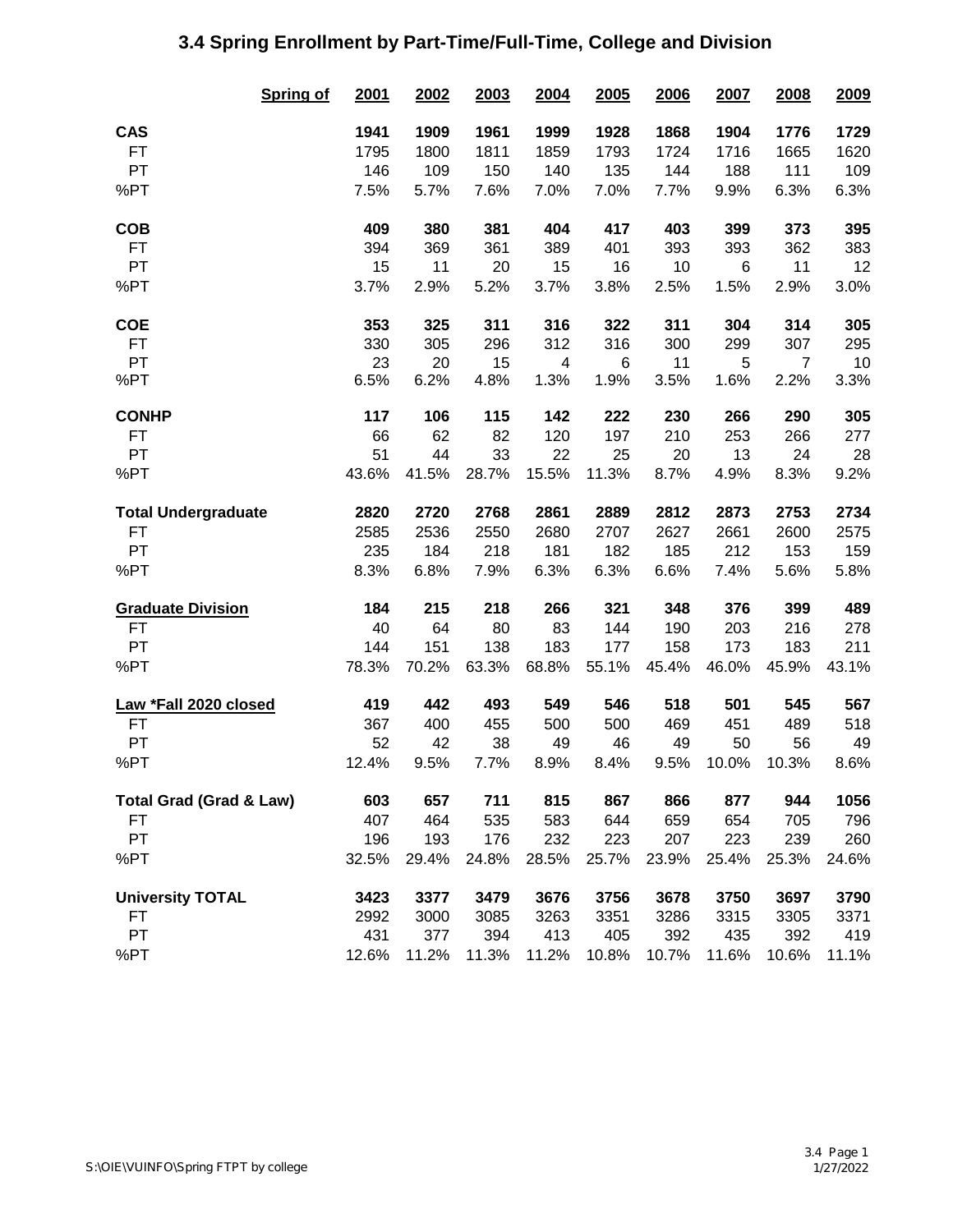|                                    | <b>Spring of</b> | 2010           | 2011  | 2012           | 2013  | 2014           | 2015                     | 2016  | 2017           | 2018        |
|------------------------------------|------------------|----------------|-------|----------------|-------|----------------|--------------------------|-------|----------------|-------------|
| <b>CAS</b>                         |                  | 1698           | 1603  | 1634           | 1709  | 1783           | 1702                     | 1593  | 1603           | 1551        |
| <b>FT</b>                          |                  | 1586           | 1517  | 1545           | 1629  | 1693           | 1648                     | 1535  | 1535           | 1495        |
| PT                                 |                  | 112            | 86    | 89             | 80    | 90             | 54                       | 58    | 68             | 56          |
| %PT                                |                  | 6.6%           | 5.4%  | 5.4%           | 4.7%  | 5.0%           | 3.2%                     | 3.6%  | 4.2%           | 3.6%        |
| <b>COB</b>                         |                  | 382            | 390   | 368            | 390   | 422            | 430                      | 465   | 468            | 426         |
| FT                                 |                  | 364            | 380   | 358            | 381   | 415            | 426                      | 453   | 456            | 418         |
| PT                                 |                  | 18             | 10    | 10             | 9     | $\overline{7}$ | $\overline{\mathcal{A}}$ | 12    | 12             | 8           |
| %PT                                |                  | 4.7%           | 2.6%  | 2.7%           | 2.3%  | 1.7%           | 0.9%                     | 2.6%  | 2.6%           | 1.9%        |
| <b>COE</b>                         |                  | 323            | 305   | 303            | 352   | 401            | 447                      | 502   | 521            | 496         |
| <b>FT</b>                          |                  | 316            | 299   | 301            | 343   | 394            | 440                      | 491   | 507            | 487         |
| PT                                 |                  | $\overline{7}$ | 6     | $\overline{2}$ | 9     | $\overline{7}$ | $\overline{7}$           | 11    | 14             | $9\,$       |
| %PT                                |                  | 2.2%           | 2.0%  | 0.7%           | 2.6%  | 1.7%           | 1.6%                     | 2.2%  | 2.7%           | 1.8%        |
| <b>CONHP</b>                       |                  | 322            | 374   | 403            | 439   | 451            | 467                      | 475   | 531            | 603         |
| <b>FT</b>                          |                  | 287            | 335   | 361            | 386   | 431            | 455                      | 465   | 524            | 586         |
| PT                                 |                  | 35             | 39    | 42             | 53    | 20             | 12                       | 10    | $\overline{7}$ | 17          |
| %PT                                |                  | 10.9%          | 10.4% | 10.4%          | 12.1% | 4.4%           | 2.6%                     | 2.1%  | 1.3%           | 2.8%        |
| <b>Total Undergraduate</b>         |                  | 2725           | 2672  | 2708           | 2890  | 3057           | 3046                     | 3035  | 3123           | 3076        |
| <b>FT</b>                          |                  | 2553           | 2531  | 2565           | 2739  | 2933           | 2969                     | 2944  | 3022           | 2986        |
| PT                                 |                  | 172            | 141   | 143            | 151   | 124            | 77                       | 91    | 101            | 90          |
| %PT                                |                  | 6.3%           | 5.3%  | 5.3%           | 5.2%  | 4.1%           | 2.5%                     | 3.0%  | 3.2%           | 2.9%        |
| <b>Graduate Division</b>           |                  | 546            | 554   | 503            | 581   | 703            | 815                      | 881   | 624            | 523         |
| FT                                 |                  | 292            | 294   | 249            | 304   | 419            | 466                      | 471   | 294            | 231         |
| PT                                 |                  | 254            | 260   | 254            | 277   | 284            | 349                      | 410   | 330            | 292         |
| %PT                                |                  | 46.5%          | 46.9% | 50.5%          | 47.7% | 40.4%          | 42.8%                    | 46.5% |                | 52.9% 55.8% |
| Law *Fall 2020 closed              |                  | 568            | 548   | 544            | 504   | 496            | 467                      | 426   | 332            | 203         |
| <b>FT</b>                          |                  | 528            | 514   | 517            | 485   | 474            | 442                      | 395   | 313            | 192         |
| PT                                 |                  | 40             | 34    | 27             | 19    | 22             | 25                       | 31    | 19             | 11          |
| %PT                                |                  | 7.0%           | 6.2%  | 5.0%           | 3.8%  | 4.4%           | 5.4%                     | 7.3%  | 5.7%           | 5.4%        |
| <b>Total Grad (Grad &amp; Law)</b> |                  | 1114           | 1102  | 1047           | 1085  | 1199           | 1282                     | 1307  | 956            | 726         |
| FT                                 |                  | 820            | 808   | 766            | 789   | 893            | 908                      | 866   | 607            | 423         |
| PT                                 |                  | 294            | 294   | 281            | 296   | 306            | 374                      | 441   | 349            | 303         |
| %PT                                |                  | 26.4%          | 26.7% | 26.8%          | 27.3% | 25.5%          | 29.2%                    | 33.7% |                | 36.5% 41.7% |
| <b>University TOTAL</b>            |                  | 3839           | 3774  | 3755           | 3975  | 4256           | 4328                     | 4342  | 4079           | 3802        |
| FT                                 |                  | 3373           | 3339  | 3331           | 3528  | 3826           | 3877                     | 3810  | 3629           | 3409        |
| PT                                 |                  | 466            | 435   | 424            | 447   | 430            | 451                      | 532   | 450            | 393         |
| %PT                                |                  | 12.1%          | 11.5% | 11.3%          | 11.2% | 10.1%          | 10.4%                    | 12.3% | 11.0%          | 10.3%       |

## **3.4 Spring Enrollment by Part-Time/Full-Time, College and Division**